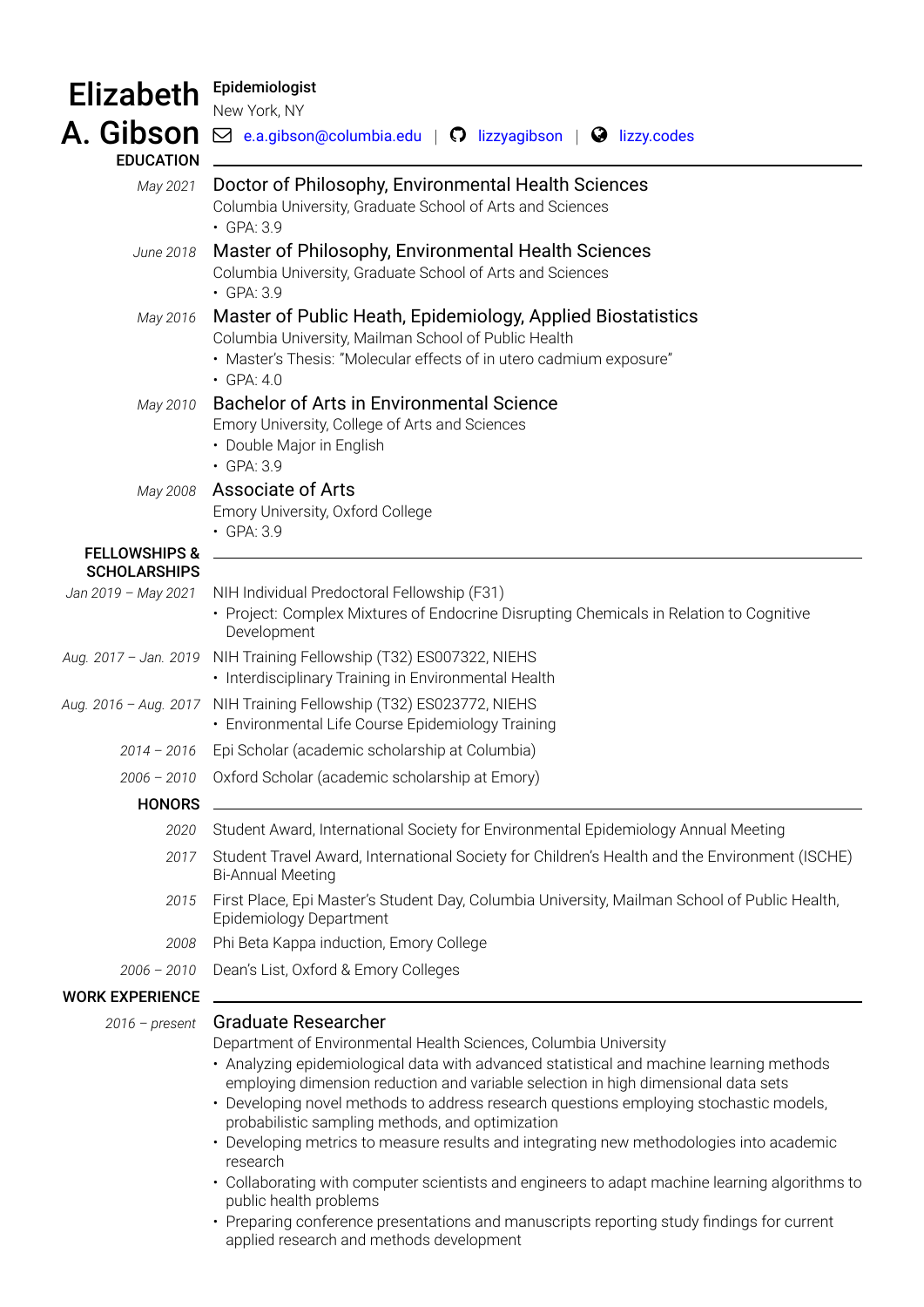• Writing reusable analysis tools for pattern identification in the form of user-friendly R packages

## *2015 – 2016* Climate and Health Research Assistant

Department of Health and Mental Hygiene, New York, NY

- Constructed, managed, and manipulated relational database of NYC hypothermia deaths
- Conducted end-to-end analysis including data gathering and requirements specification, processing, analysis, ongoing deliverables, and presentations
- Performed descriptive and statistical interpretations of hypothermia deaths, including data visualization, hypothesis testing, and multivariable modeling

## *2014 – 2015* Research Analyst

teach ann an Aonaichte ann an Aonaich an a-

Columbia Center for Children's Environmental Health, Columbia University

- Processed, analyzed, and interpreted epidemiological data sets to drive public health and environmental decision-making
- Analyzed observational data with generalized multiple linear regression models based on directed acyclic graphs (DAGs) and causal theory

## *2011 – 2013* Community Environmental Conservation Volunteer

U.S. Peace Corps, Republic of Panama

- Developed and managed funds of an Energy and Climate Partnership of the Americas grant, supervising construction of fuel-efficient cook stoves, resulting in 26 improved stoves built and 52 community members trained in renewable energy technologies and natural resource management.
- Formulated lesson plans and facilitated over 300 hours of natural sciences and environmental education for 15 youths from 5-12 years of age.
- Collaborated with government horticultural agency to establish 11 community gardens in homes and primary school, addressing childhood nutritional needs, sustainability, and local access.
- Coordinated recycling program in primary school, confronting waste management as a health, environmental, and social justice problem.
- Facilitated professional interaction between host country nationals and government agencies to promote sustainable community development.

| TEACHING           |                                                                                                                                           |
|--------------------|-------------------------------------------------------------------------------------------------------------------------------------------|
| <b>EXPERIENCE</b>  |                                                                                                                                           |
| Spring 2019 - 2020 | Teaching Fellow, Computational Toxicology<br>Department of Environmental Health Sciences, Columbia University                             |
| Fall 2017 - 2018   | Teaching Fellow, Molecular Epidemiology<br>Department of Environmental Health Sciences, Columbia University                               |
| Summer 2018 - 2019 | Workshop Guide, Environmental Mixtures Workshop<br>Department of Environmental Health Sciences, Columbia University                       |
| Summer 2016        | <b>Teaching Assistant, Multilevel Modeling</b><br>Epidemiology and Public Health Summer Institute (EPIC), Columbia University             |
| 2016               | Spring - Summer Teaching Assistant, Analysis of Categorical Data<br>Department of Biostatistics, Columbia University                      |
| Spring 2016        | Teaching Assistant, Biological & Environmental Determinants of Health<br>Department of Environmental Health Sciences, Columbia University |
| Fall 2007 - 2008   | <b>Writing Tutor</b><br>Oxford Writing Center, Emory University                                                                           |
| <b>ACADEMIC</b>    |                                                                                                                                           |
| <b>SERVICE</b>     |                                                                                                                                           |
| Reviewer           | Environmental Health Perspectives, Environmental Research, Environment International                                                      |
| <b>PROGRAMMING</b> |                                                                                                                                           |
| <b>SKILLS</b>      |                                                                                                                                           |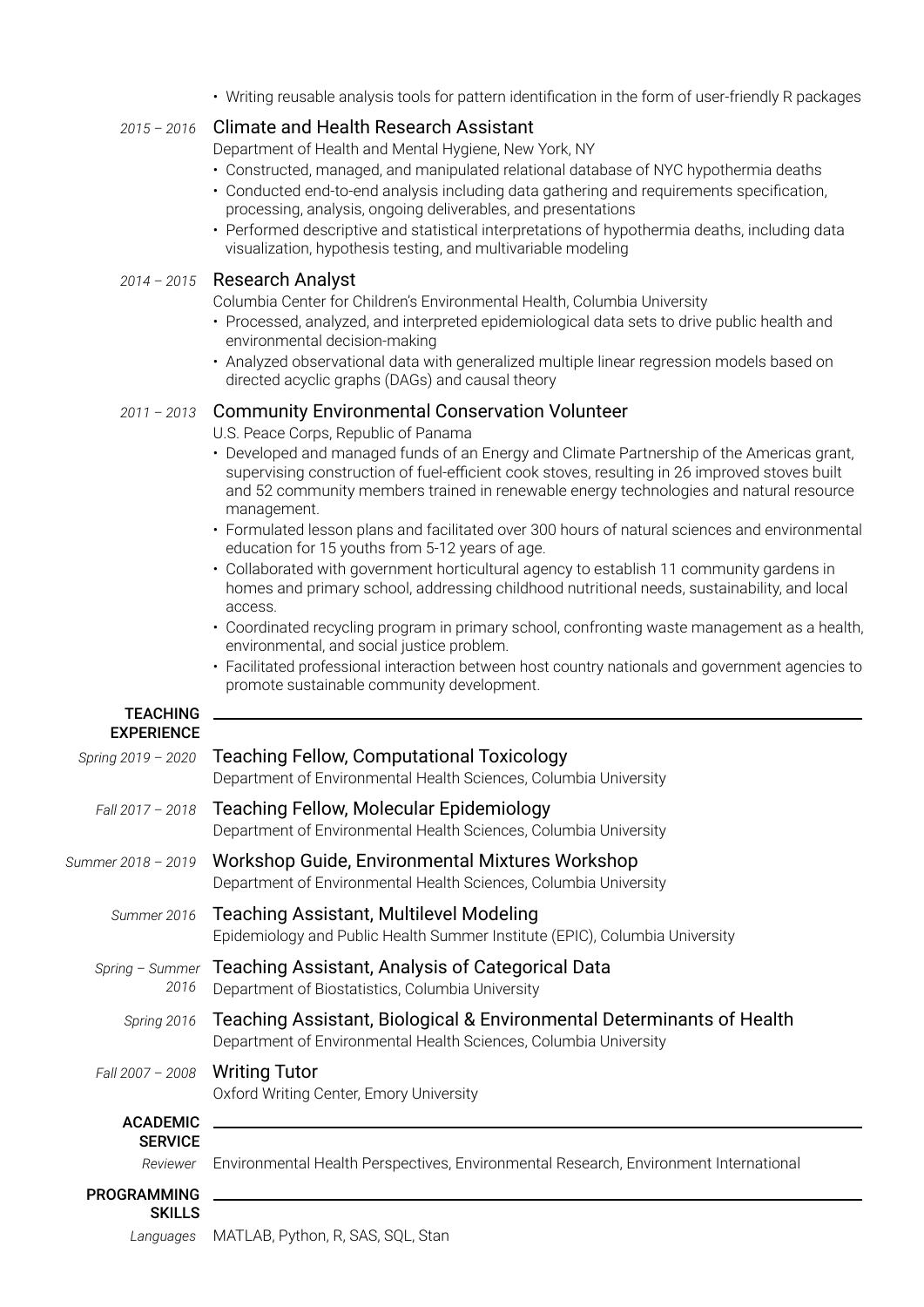| <b>CERTIFICATIONS</b><br><b>AND TRAININGS</b> |                                                                                                                                                                                                                                                                                                                                                                                                                                     |
|-----------------------------------------------|-------------------------------------------------------------------------------------------------------------------------------------------------------------------------------------------------------------------------------------------------------------------------------------------------------------------------------------------------------------------------------------------------------------------------------------|
| 2012                                          | Brick Masonry Construction Training, Ministerio de Ambiente de Panama, Republic of Panama                                                                                                                                                                                                                                                                                                                                           |
| 2010                                          | Agricultural Tractor Safety Training Certificate, U.S. Fish and Wildlife Service, Kansas                                                                                                                                                                                                                                                                                                                                            |
| <b>PUBLICATIONS</b>                           |                                                                                                                                                                                                                                                                                                                                                                                                                                     |
| Peer-Reviewed Articles                        | 9. Nunez Y, Gibson EA, Tanner EM, Gennings C, Coull BA, Goldsmith JA, Kioumourtzoglou<br>M-A. Reflection on modern methods: Good practices for applied statistical learning in<br>epidemiology. International Journal of Epidemiology. 2021 Jan 9.                                                                                                                                                                                  |
|                                               | 8. Gibson EA, Nunez Y, Abuawad A, Zota AR, Renzetti S, Devick KL, Gennings C, Goldsmith<br>J, Coull BA, Kioumourtzoglou MA. An overview of methods to address distinct research<br>questions on environmental mixtures: an application to persistent organic pollutants and<br>leukocyte telomere length. Environmental Health. 2019 Dec 1; 18(1): 76.                                                                              |
|                                               | 7. Chen Y, Wu F, Liu X, Parvez F, Lolacono NJ, Gibson EA, Kioumourtzoglou M-A, Levy D,<br>Shahriar H, Uddin MN, Islam T, Lomax A, Saxena R, Sanchez T, Santiago D, Ellis T, Ahsan H,<br>Wasserman GA, Graziano JH. Early life and adolescent arsenic exposure from drinking water<br>and blood pressure in adolescence. Environmental Research. 2019 Aug 20:108681.                                                                 |
|                                               | 6. Gibson EA, Goldsmith J, Kioumourtzoglou M-A. Complex Mixtures, Complex Analyses: an<br>Emphasis on Interpretable Results. Current Environmental Health Reports. 2019 May 8:1-9.                                                                                                                                                                                                                                                  |
|                                               | 5. Gibson EA, Stapleton HM, Calero L, Holmes D, Burke K, Martinez R, Cortes B, Nematollahi<br>A, Evans D, Anderson KA, Herbstman JB. Differential exposure to organophosphate flame<br>retardants in mother-child pairs. Chemosphere. 2018 Dec 4; 219: 567-73.                                                                                                                                                                      |
|                                               | 4. Gibson EA, Siegel EL, Eniola F, Herbstman JB, Factor-Litvak P. Effects of polybrominated<br>diphenyl ethers on child cognitive, behavioral, and motor development. International Journal<br>of Environmental Research and Public Health. 2018 Aug 2; 15(8): 1636.                                                                                                                                                                |
|                                               | 3. Gibson EA, Stapleton HM, Calero L, Holmes D, Burke K, Martinez R, Cortes B, Nematollahi A,<br>Evans D, Herbstman JB. Flame retardant exposure assessment: findings from a behavioral<br>intervention study. Journal of Exposure Science & Environmental Epidemiology. 2018 Jun<br>28:1.                                                                                                                                          |
|                                               | 2. Wasserman GA, Liu X, Parvez F, Chen Y, Factor-Litvak P, Lolacono NJ, Levy D, Shahriar<br>H, Uddin MN, Islam T, Lomax A, Saxena R, Gibson EA, Kioumourtzoglou M-A, Balac O,<br>Sanchez T, Kline JK, Santiago D, Ellis T, van Geen A, Graziano JH. A cross-sectional study of<br>water arsenic exposure and intellectual function in adolescence in Araihazar, Bangladesh.<br>Environment International. 2018 Sep 30; 118: 304-13. |
|                                               | 1. Lane K, Ito K, Johnson S, Gibson EA, Tang A, Matte T. Burden and risk factors for<br>cold-related illness and death in New York City. International Journal of Environmental<br>Research and Public Health. 2018 Mar 30; 15(4): 632.                                                                                                                                                                                             |
| <b>PRESENTATIONS</b>                          |                                                                                                                                                                                                                                                                                                                                                                                                                                     |
| Oral                                          | 10. Gibson EA Bayesian non-parametric non-negative matrix factorization for identifying<br>patterns in environmental mixtures. Oral presentation for the National Institute of<br>Environmental Health Sciences (NIEHS) Powering Research Through Innovative Methods for<br>Mixtures in Epidemiology (PRIME) Program Meeting. October 2020. Virtual.                                                                                |
|                                               | 9. Gibson EA, Goldsmith J, Perera F, Factor-Litvak P, Paisley J, Herbstman JB,<br>Kioumourtzoglou M-A. Identifying patterns in environmental mixtures: a Bayesian approach<br>& application to endocrine disrupting chemicals. Panel discussion for the International<br>Society for Environmental Epidemiology (ISEE). August 2020. Virtual.                                                                                       |
|                                               | 8. Gibson EA, Yan J, Colgan R, Chillrud L, Wright J, Goldsmith J, Kioumourtzoglou M-A.<br>Principal Component Pursuit for pattern identification in environmental health. Oral<br>presentation for the American Statistical Association's (ASA Joint Statistical Meetings<br>(JSM). August 2020. Virtual.                                                                                                                           |

7. Gibson EA, Goldsmith J, Perera F, Factor-Litvak P, Paisley J, Herbstman JB, Kioumourtzoglou M-A. Identifying patterns in environmental mixtures: a Bayesian approach & application to endocrine disrupting chemicals. Panel discussion for the International Society for Environmental Epidemiology (ISEE). August 2020. Virtual.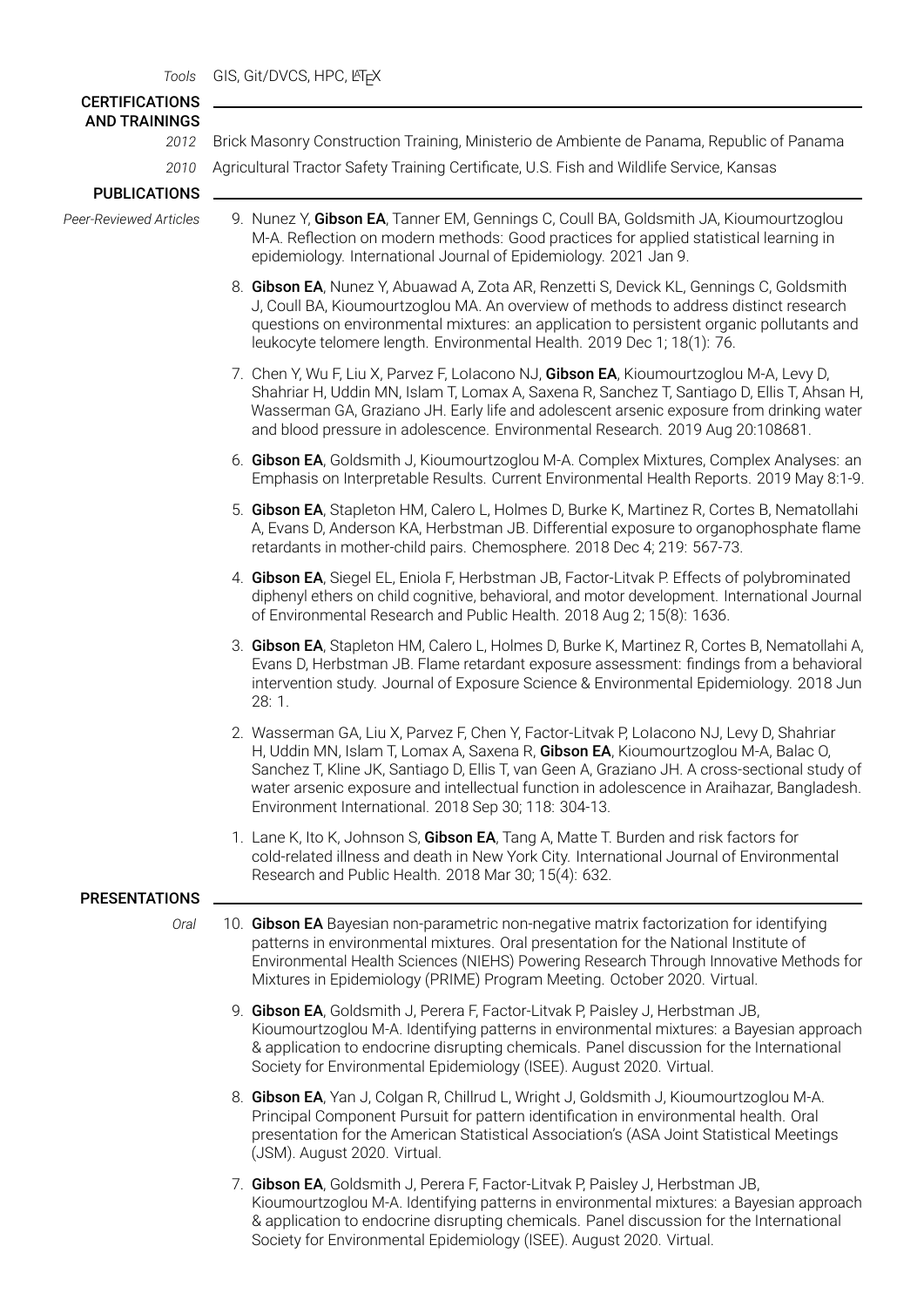- *Oral* 6. Gibson EA, Herbstman JB, and Kioumourtzoglou M-A. Complex chemical mixtures in environmental epidemiology. Oral presentation for Seminar Series, Environmental Health Sciences Department (EHS), Mailman School of Public Health (MSPH), Columbia University. Oct 2019. New York, NY, USA.
	- 5. Gibson EA, Kioumourtzoglou M-A, Herbstman JB. Environmental mixtures of endocrine disrupting chemicals and risk to cognitive development. Oral presentation for the American Pediatric Association (APA) Environmental Health Scholars Retreat. October 2018. Providence, Rhode Island, USA.
	- 4. Gibson EA, Stapleton HM, Calero L, Holmes D, Burke K, Martinez R, Cortes B, Nematollahi A, Evans D, Anderson KA, Herbstman JB. Flame Retardant Exposure Assessment: Findings from a Behavioral Intervention. Oral presentation for the Brominated Flame Retardant Workshop (BFR). May 2018. Niagara-on-the-lake, Ontario, Canada.
	- 3. Gibson EA, Stapleton HM, Calero L, Holmes D, Burke K, Martinez R, Cortes B, Nematollahi A, Evans D, Anderson KA, Herbstman JB. Intervention efficacy: Differentiating signal from noise. Oral presentation for the International Society for Children's Health and the Environment (ISCHE). August 2016. Whidbey Island, Washington, USA.
	- 2. Gibson EA, Stapleton HM, Calero L, Holmes D, Burke K, Martinez R, Cortes B, Nematollahi A, Evans D, Anderson KA, Herbstman JB. Reducing exposure to flame retardants. Does it work? Oral Presentation for Seminar Series, Environmental Health Sciences Department (EHS), Mailman School of Public Health (MSPH), Columbia University. May 2017. New York, NY, USA.
	- 1. Gibson EA, Zhou Z, Factor-Litvak P, Perera F, Yu J, Tang D. Molecular effects of in utero cadmium exposure. Oral presentation for Master's Student Day, Epidemiology Department, Mailman School of Public Health (MSPH), Columbia University. October 2015. New York, NY, USA.
- *Posters* 10. Gibson EA, Goldsmith J, Perera F, Factor-Litvak P, Paisley J, Herbstman JB, Kioumourtzoglou M-A. Identifying patterns in environmental mixtures: a Bayesian approach & application to endocrine disrupting chemicals. Poster presentation for the International Society for Environmental Epidemiology (ISEE). August 2020. Virtual.
	- 9. Gibson EA, Spratlen MJ, Colgan R, Wright J, Goldsmith J, Perera FP, Factor-Litvak P, Herbstman JB, Kioumourtzoglou M-A. Patterns of phenol, paraben & phthalate exposure in NYC women. Poster presentation for the International Society for Environmental Epidemiology (ISEE). August 2019. Utrecht, Netherlands.
	- 8. Gibson EA, Nunez Y, Kioumourtzoglou M-A. Overview of Commonly-Used Methods to Analyze Exposure to Mixtures in Environmental Epidemiology. Poster presentation for the Powering Research Through Innovative Methods for Mixtures in Epidemiology (PRIME) Program Meeting, National Institute of Environmental Health Sciences (NIEHS). April 2019. Research Triangle Park, NC, USA.
	- 7. Gibson EA, Goldsmith J, Perera F, Factor-Litvak P, Paisley J, Herbstman JB, Kioumourtzoglou M-A. Identifying patterns in environmental mixtures: a Bayesian approach & application to endocrine disrupting chemicals. Poster presentation for the International Society for Environmental Epidemiology (ISEE). August 2020. Virtual.
	- 6. Gibson EA, Spratlen MJ, Colgan R, Wright J, Goldsmith J, Perera FP, Factor-Litvak P, Herbstman JB, Kioumourtzoglou M-A. Patterns of phenol, paraben & phthalate exposure in NYC women. Poster presentation for the International Society for Environmental Epidemiology (ISEE). August 2019. Utrecht, Netherlands.
	- 5. Gibson EA, Nunez Y, Kioumourtzoglou M-A. Overview of Commonly-Used Methods to Analyze Exposure to Mixtures in Environmental Epidemiology. Poster presentation for the Powering Research Through Innovative Methods for Mixtures in Epidemiology (PRIME) Program Meeting, National Institute of Environmental Health Sciences (NIEHS). April 2019. Research Triangle Park, NC, USA.
	- 4. Gibson EA, Spratlen MJ, Colgan R, Wright J, Goldsmith J, Perera FP, Factor-Litvak P, Herbstman JB, Kioumourtzoglou M-A. Patterns of phenol, paraben & phthalate exposure in NYC women. Poster presentation for the Powering Research Through Innovative Methods for Mixtures in Epidemiology (PRIME) Program Meeting, National Institute of Environmental Health Sciences (NIEHS). April 2019. Research Triangle Park, NC, USA.